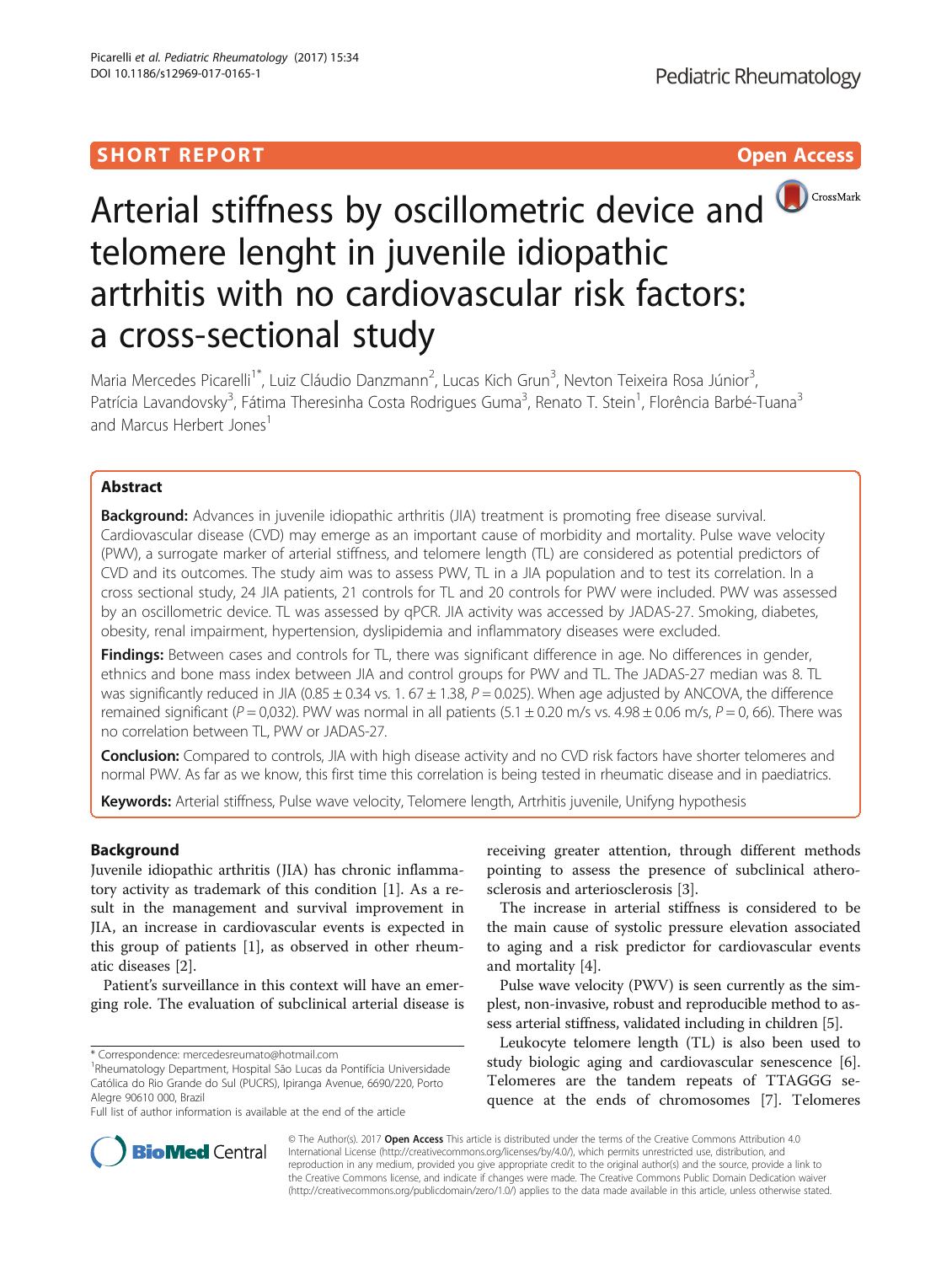undergo shortening in their length every cycle cell [\[8](#page-4-0)] and are found shortened in many studies associated with cardiovascular disease [[6\]](#page-4-0) and autoimmune diseases [\[9](#page-4-0)].

Chronic inflammatory activity, oxidative stress and increased leukocyte renewal are present in autoimmune disease in general, as in JIA, and are appointed as the main environmental factors associated to telomere shortening [\[9](#page-4-0)] and impairment in endothelial function and vascular remodelling [\[10](#page-4-0)]. Therefore, the study aims were to 1) assess PWV and TL in a JIA group of patients; 2) test its correlation.

#### Findings

In JIA patients, PWV is increased and TL is reduced, findings positively related to inflammatory activity.

JIA patients according to the 1997 ILAR criteria and controls for PWV were recruited at São Lucas Hospital, Pontifícia Universidade Católica do Rio Grande do Sul – (PUCRS), Porto Alegre – Brazil. We included patients beyond seven years old and with polyarticular rheumatoid factor positive and negative and oligoarticular persistent and extended subtypes. Obesity, smoking, systemic hypertension, dyslipidemia renal impairment, diabetes mellitus and other inflammatory diseases were excluded. For TL, controls were historical from previous studies from the same institution. The study was approved by the local ethics committee and an informed consent was obtained from all patients. Patients below 18 years old signed a free assent.

PWV was assessed by an oscillometric non invasive device through brachial artery occlusion (CardioSDyna – MAPA +). Patients followed the American Heart Association recommended instructions [[3\]](#page-4-0) for standard assessment of arterial stiffness. They were oriented to not use any vasoactive drugs 12 h before the evaluation and to avoid caffeine four hours before procedure.

For measures, patients rested in the supine position for ten minutes in a quiet room. Patients should not spoke during the measurement to prevent the influence of speaking on arterial tone. Evaluations were always in the morning to control for the diurnal variation of arterial stiffness. Measurements were always made by the same observer and two consecutive measurements were performed.

For TL, 10 ml of peripheral blood sample was collected in a matched way to the routine assessment, not representing additional procedure. qPCR was performed. Peripheral mononuclear cells were purified. Genomic DNA was extracted by phenol/chloroform/ isoamyl alcohol [[11\]](#page-4-0). The relative telomere length was performed by calculating the ratio  $(T/S)$  of a quantitative PCR product from the same sample using specific primers for telomeres and a single copy gene as described by Cawthon [[12](#page-4-0)].

Inflammatory activity was assessed by Juvenile Arthritis Disease Activity Score with 27 joints (JADAS-27) [\[13](#page-4-0)].

The Mann–Whitney test was used to compare healthy controls and JIA patients. Spearman test was used to test correlations between telomere length and JADAS, disease duration and pulse pressure. Pearson test was used to test correlations between telomere length, age and PWV. For controlling of confounders, Covariance analysis (ANCOVA) was used, with logarithmic transformation used on asymmetric data. P values less than 0.05 were considered significant.

Twenty-four JIA patients, twenty-one controls for TL and 20 controls for PWV were included. Between cases and controls for PWV, there was no significant difference in age, gender, ethnics and BMI. Between cases and controls for TL there was significant difference in age  $(15.5 \pm 6.3 \text{ years} \text{ vs. } 11.4 \pm 1.3 \text{ years}, P = 0.005)$ , no differences in gender, ethnics and BMI (Table [1](#page-2-0)). The JADAS median was 8 [0–20], indicating moderate to high disease activity. This result was more influenced by parents/patient global assessment of well-being by visual analog scale (Spearman test  $r = 0.872$ ,  $P = 0$ , 001) than erythrocyte sedimentation rate (Spearman test  $r = 0.277$ ,  $P = 0$ , 201). Oligoarticular subtype was 65.2% and there was no prematurity in the group (Table [1](#page-2-0)).

No patient was receiving anti-inflammatory drugs. Disease modifying activity drugs were used in 95.7% of the group, about 30% were in corticosteroids use and the same proportion of patients was using biologic drugs, only Anti-TNF (Table [1\)](#page-2-0).

PWV was normal in all patients, JIA and controls. The average PWV was  $5.1 \pm 0.20$  m/s vs.  $4.98 \pm 0.06$  m/s,  $P = 0.66$ ). There was no correlation between pulse pressure and PWV ( $r = 0.172$ ,  $P = 0.434$ ) and JADAS  $(r = 0.283, P = 0.191)$ . There was a minimal variation between genders:  $39.8 \pm 8.68$  mmhg among males and  $38.8 \pm 10.0$  mmhg in females.

There was a significant difference in T/S ratio for telomere length between JIA patients and controls  $(0.85 \pm 0.34 \text{ vs. } 1.67 \pm 1.38, P = 0.025)$  (Fig. [1\)](#page-3-0). When age adjusted by ANCOVA, the difference remains significant ( $p = 0$ , 032). There was no significant difference between JIA subtypes, gender and no association between T/S ratio and JADAS and disease duration. The coefficient of variation was 11%.

TL was shortened in JIA group of patients, oligoarticular and polyarticular subtypes, with long disease duration, high to moderate disease activity and no cardiovascular risk factors, compared to controls. There was no difference in PWV values among these groups and there was no correlation between TL and PWV in this group of JIA patients.

Our findings shown no evidence of correlation between TL and PWV, variables highly influenced by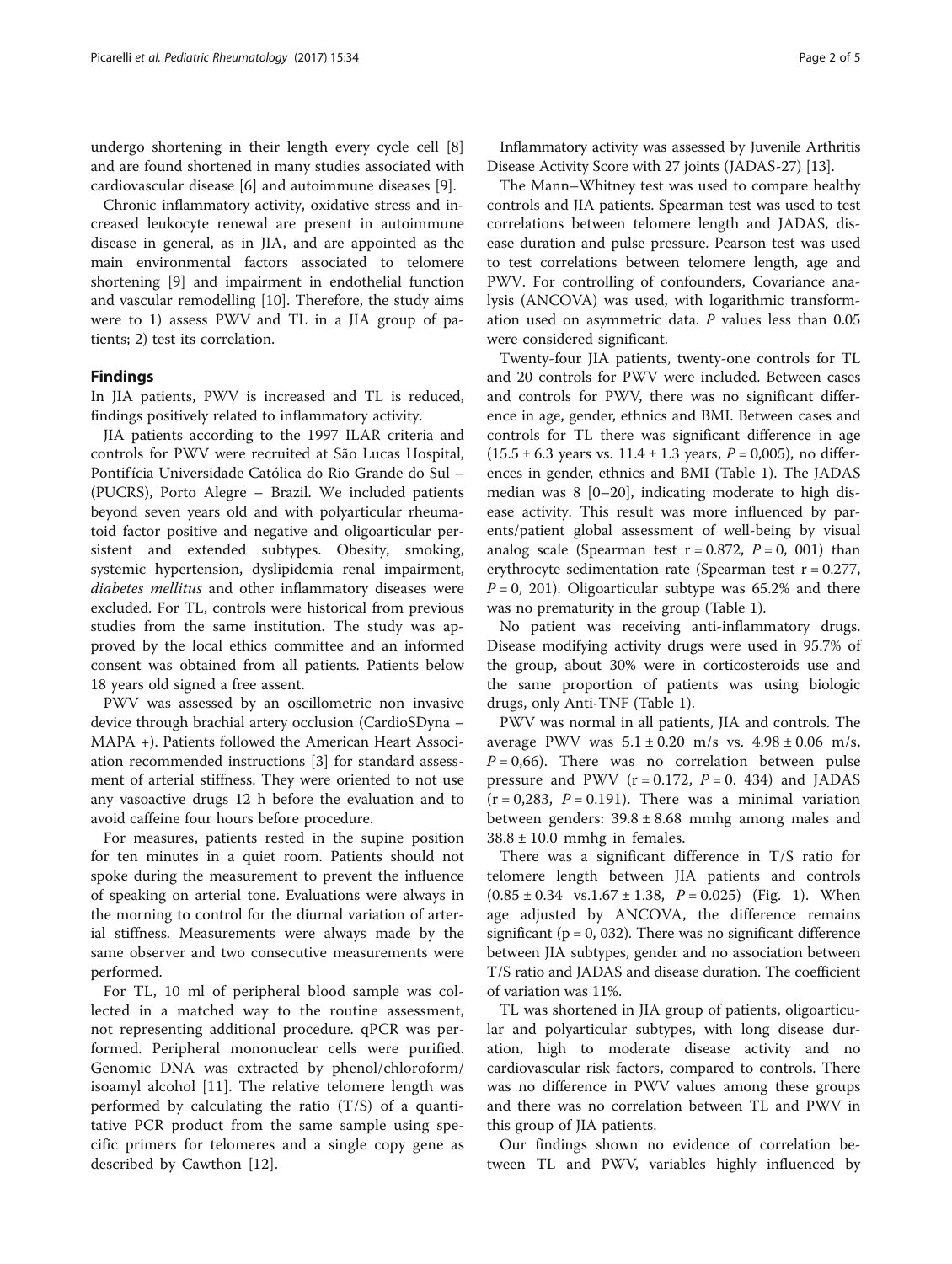<span id="page-2-0"></span>

| <b>Table 1</b> Demographic and clinical data in patients with JIA and control for TL and JIA and controls for PWV |  |  |
|-------------------------------------------------------------------------------------------------------------------|--|--|
|-------------------------------------------------------------------------------------------------------------------|--|--|

|                                      | <b>JIA</b><br>$n = 24$ | Controls (TL)<br>$n = 21$ | $\overline{P}$        | Controls (PWV)<br>$n = 20$ | P               |
|--------------------------------------|------------------------|---------------------------|-----------------------|----------------------------|-----------------|
|                                      |                        |                           |                       |                            |                 |
| Age (years)                          | $15,5 \pm 6,3$         | $11,4 \pm 1,3$            | $0,005^a$             | $13,8 \pm 5,9$             | $0,184^{\rm a}$ |
| Gender - n (%)                       |                        |                           |                       |                            |                 |
| Male                                 | 7(26,1)                | 8(40,9)                   | $0,460^{\rm b}$       | 6(30)                      | $0,458^{\rm b}$ |
| Female                               | 17(73,9)               | 13 (59,1)                 |                       | 14 (70)                    |                 |
| Ethnics - $n$ (%)                    |                        |                           |                       |                            |                 |
| Caucasian                            | 19 (82,6)              | 17(81,8)                  | $1,000^{\circ}$       | 16 (80)                    | $0,640^{\circ}$ |
| Black                                | 5(17,4)                | 4(18,2)                   |                       | 4(20)                      |                 |
| Weight (Kg)                          | $50,1 \pm 17,5$        | $42,5 \pm 10,2$           | $0,085^{\circ}$       | $46,8 \pm 13,7$            | $0,528^{\rm a}$ |
| Height (m)                           | $1,52 \pm 0,17$        | $1,47 \pm 0,09$           | $0, 162^a$            | $1,44 \pm 1,09$            | $0,473^a$       |
| BMI (KG/m <sup>2</sup> )             | $20,7 \pm 3,7$         | $19,6 \pm 2,7$            | $0, 247$ <sup>a</sup> | $18,2 \pm 4,9$             | $0,372^a$       |
| Duration disease (years) [P25 - P75] | $9[5-19]$              |                           |                       |                            |                 |
| Subtype $- n$ (%)                    |                        |                           |                       |                            |                 |
| Oligoarticular                       | 15(65,2)               |                           |                       |                            |                 |
| Polyarticular                        | 8(34,8)                |                           |                       |                            |                 |
| Medications - $n$ (%)                |                        |                           |                       |                            |                 |
| Corticoids                           | 8(34,8)                |                           |                       |                            |                 |
| <b>NSAIDS</b>                        | O(0,0)                 |                           |                       |                            |                 |
| Methotrexate                         | 12(52,2)               |                           |                       |                            |                 |
| Leflunomide                          | 10(43,5)               |                           |                       |                            |                 |
| Anti-TNF                             | 7(30,4)                |                           |                       |                            |                 |
| Uveitis - $n$ (%)                    | 1(4,3)                 |                           |                       |                            |                 |

NSAIDS Nonsteroidal anti-inflammatory drugs, Anti-TNF Anti-tumour necrosis factor alpha agent a T-student test; <sup>b</sup> Pearson test; <sup>c</sup> Fisher test

aging, in a JIA group of patients, composed by oligoarticular and polyarticular subtypes, long disease duration and disease activity considered as moderate to high.

As far as we know, this is the first study to test the correlations between those variables in rheumatic diseases and in paediatrics.

PWV and pulse pressure values were normal in JIA patients. In literature, we found five studies to evaluate PWV in JIA patients using different methods and with a high heterogeneity in subtypes selected [[14](#page-4-0)–[18](#page-4-0)] making comparisons difficult. We observed that studies that did not exclude cardiovascular risk factors had positive findings for PWV [\[14](#page-4-0), [16](#page-4-0)–[18\]](#page-4-0). Our findings are in agreement with the Vlahos et al. study, which excluded those factors, and found no difference in PWV values by tonometry. We believe these findings could be pointing to a greater role of atherosclerosis in JIA patients, but no arteriosclerosis. More studies are necessary to clarify this setting. We found no other studies to use oscillometry in JIA, a method highly applicable and with good correlations with other methods to assess PWV [[5\]](#page-4-0).

In relation to TL, Prelog et al. and Dvergstein et al. [[17, 18](#page-4-0)] tested T cells and found significant differences in JIA compared to controls. Both authors believe there is

evidence to indicate premature immunosenescence in JIA. Dvergstein et al. found a naive T cell compartment with shortened telomeres and reduced proliferative capacity in JIA. In the study of Prelog et al., telomeric erosion was increased in CD4+, CD45RA+ with no correlations between age, sex, disease duration, use of methotrexate and corticosteroids, which are in agreement to our findings. In rheumatoid arthritis, a similar study also found no correlations between disease duration, disease activity index and therapy [\[9\]](#page-4-0). The authors support the idea that telomere shortening could be associated to an intrinsic defect in telomere maintenance or low activity of telomerase than to disease activity or immunosuppressive therapy. What is the meaning of telomere shortening in JIA remains a question to be answered for more studies, different than the crosssectional design, which are majority in this area.

Are limitations of this study the small sample size. The significant difference in age  $(15.5 \pm 6.3 \text{ vs. } 11.4 \pm 1.5)$ 1.3 years,  $P = 0$ , 005) might have been a potential bias, but the impact of this difference might not have been important since both groups had any participant below 7 years old, a crucial period in physiologic telomeric erosion process. The coefficient of variation was 11%, a limitation of qPCR method.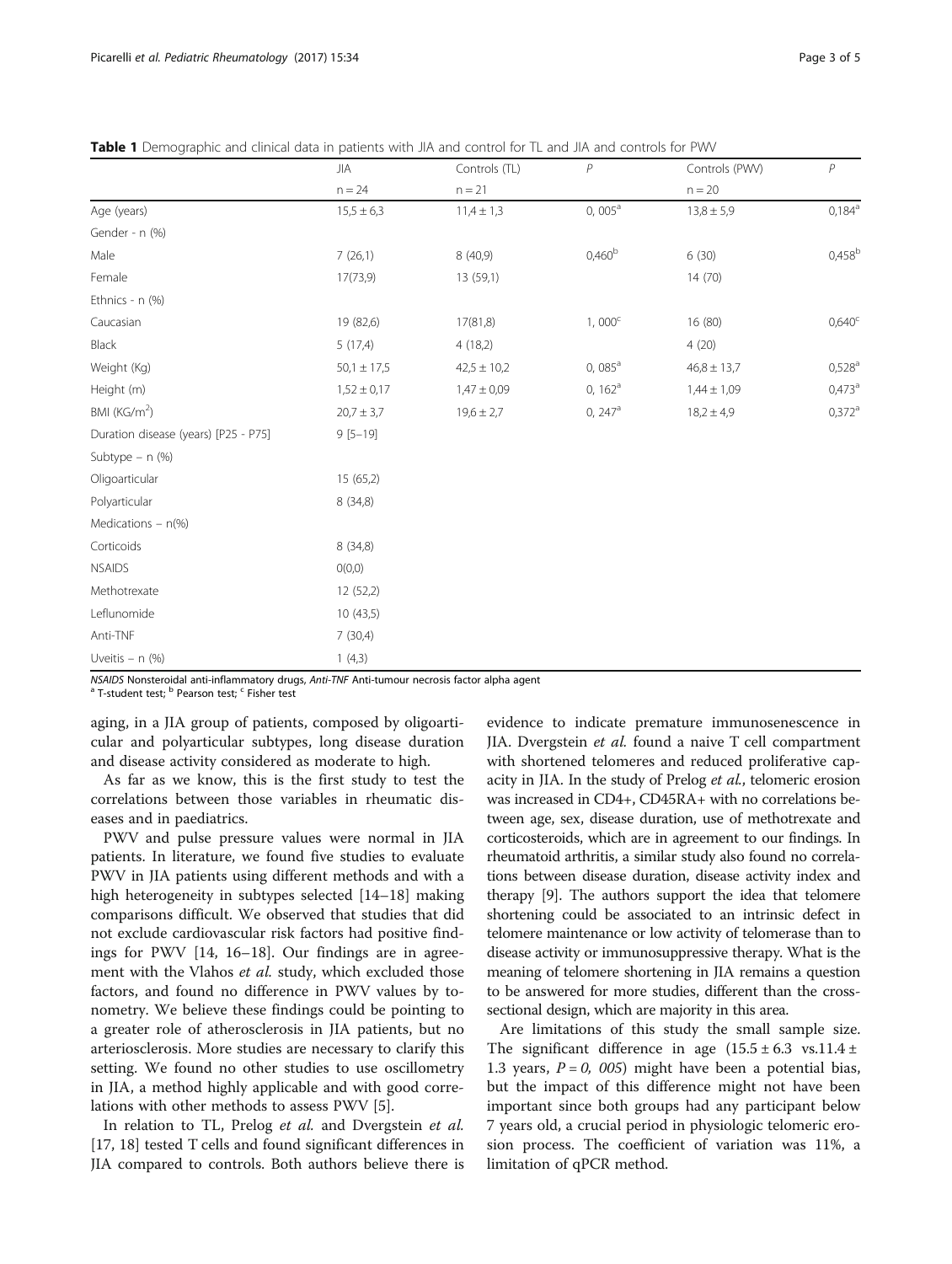<span id="page-3-0"></span>

We believe this is an interesting *in vivo* model to study the inflammatory activity influence on those variables, excluding the impact of aging and cardiovascular risk factors, as potential confounders. The exclusion of patients below seven years old had also removed from the study group, patients that could have their PWV values in physiologic elevation process and their TL also in physiologic shortening, both phenomena associated to growing.

#### Abbreviations

ANCOVA: Covariance analysis; CVD: Cardiovascular disease; JADAS-27: Juvenile arthritis activity score, counting 27 joints; JIA: Juvenile idiopathic arthritis; PWV: Pulse wave velocity; qPCR: Quantitative proteinase chain reaction; TL: Telomere length

#### Acknowledgements

The study publication was supported by Sociedade de Reumatologia do Rio Grande do Sul (Rheumatology Society of Rio Grande do Sul).

#### Funding

This study was supported by Brazilian government by Fundação Coordenação Aperfeiçoamento de Pessoal de Nível Superior – CAPES. The oscillometric device CardioS Dyna-M.A.P.A. + was given in consignation by Teaching and Research in Non-invasive Electrocardiography and M.A.P.A. Cardios Institute.

#### Availability of data and materials

All data and materials related to this study are available and presented in the manuscript and accompanying tables and figures.

#### Authors' contributions

All authors made substantial contributions to design, acquisition of data, analysis and interpretation of data. All authors were involved in drafting the manuscript, revising it and have given final approval of the version to be published.

#### Competing interests

The authors declare that they have no competing interests.

#### Consent for publication

Consent for publication was included in Informed Consent.

#### Ethics approval and consent to participate

This study was approved by the Research Ethics Committee at Hospital São Lucas da Pontifícia Universidade do Rio Grande do Sul (PUCRS), Study No. (CAEE): 42853615.600005336, approved in 24 /07/15, report No. 1.1136.891.

#### Publisher's Note

Springer Nature remains neutral with regard to jurisdictional claims in published maps and institutional affiliations.

#### Author details

<sup>1</sup>Rheumatology Department, Hospital São Lucas da Pontifícia Universidade Católica do Rio Grande do Sul (PUCRS), Ipiranga Avenue, 6690/220, Porto Alegre 90610 000, Brazil. <sup>2</sup>Universidade Luterana do Brasil, Canoas, Brazil.<br><sup>3</sup>Universidade Eederal do Bio Grande do Sul Porto Alegre Brazil. <sup>3</sup>Universidade Federal do Rio Grande do Sul, Porto Alegre, Brazil.

#### Received: 21 November 2016 Accepted: 20 April 2017 Published online: 04 May 2017

#### References

- 1. Barsalou J, Bradley TJ, Silverman ED. Cardiovascular risk in pediatric-onset rheumatological diseases. Arthritis Res Ther. 2013;15(3):212–24.
- 2. Meune C, Touzé E, Trinquart LAY. High risk of clinical cardiovascular events in rheumatoid arthritis: Levels of associations of myocardial infarction and